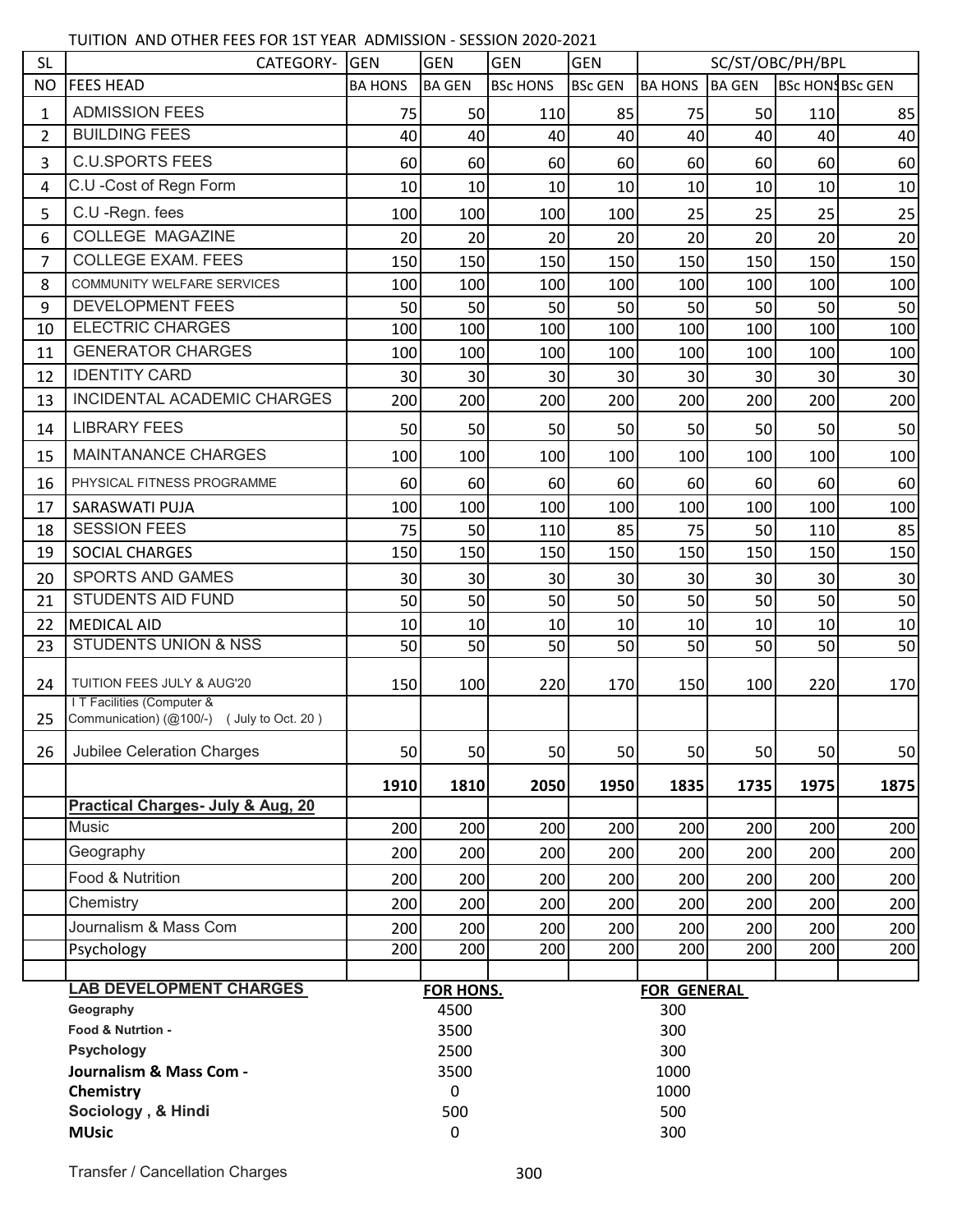$\boldsymbol{\mathsf{I}}$ 

 $\mathbf l$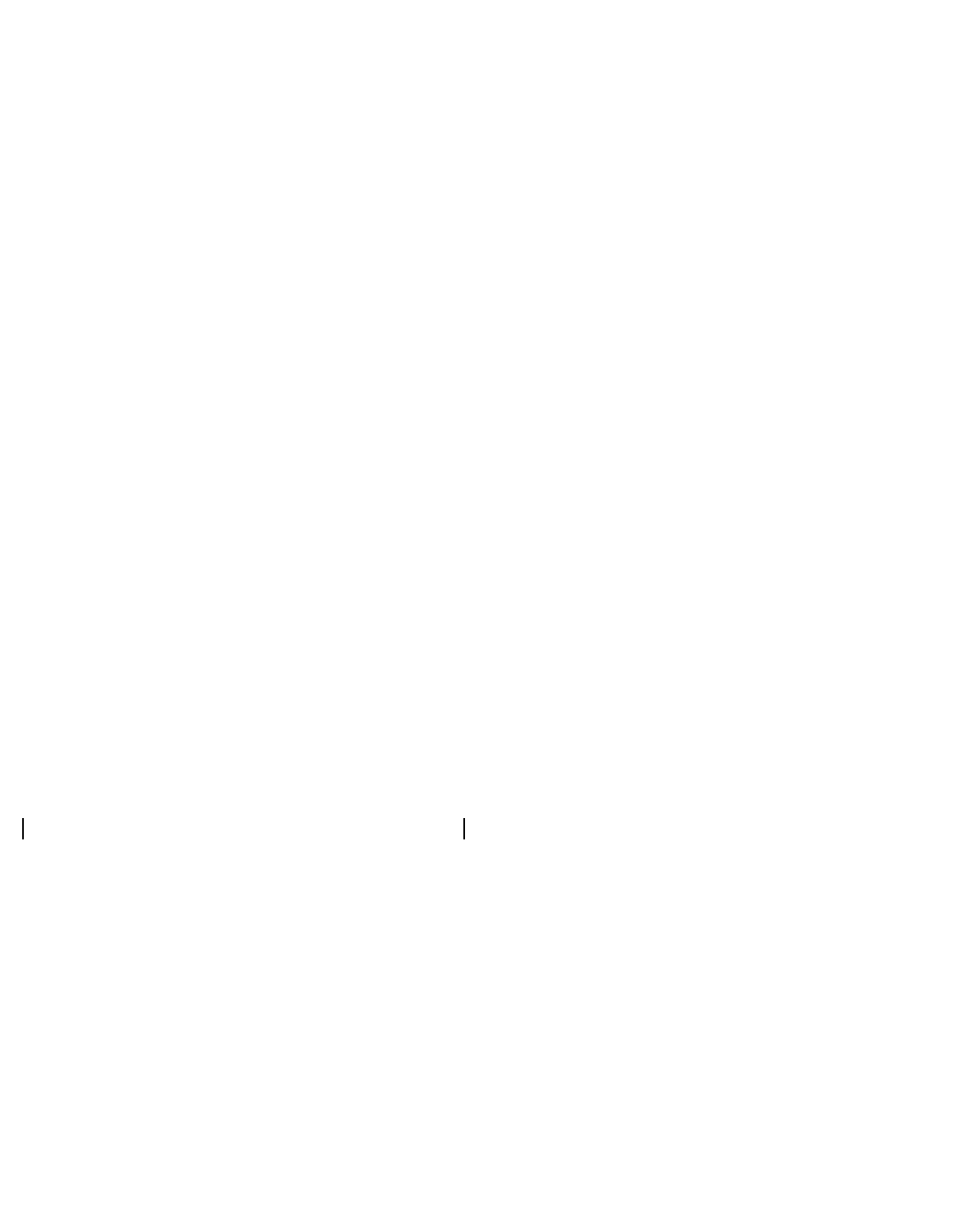# **WOMEN'S COLLEGE, CALCUTTA**

### **B.A - SEMESTER -I , HONS . SUBJECT WISE COURSE FEES SESSION -2020-2021**

|                                                                        |                                                        | 2020-2021      | 2020-2021  |  |
|------------------------------------------------------------------------|--------------------------------------------------------|----------------|------------|--|
| <b>Elective (General) Subjects with Code</b><br><b>Honours Subject</b> |                                                        | <b>GENERAL</b> | SC/ST/OBCA |  |
| with Code                                                              |                                                        |                | /OBCB/PH   |  |
| BENGALI (BNGA)                                                         | II) History (HISG) & Journalism & Mass Com (JORG)      | 3110           | 3035       |  |
|                                                                        | 2) Philosophy (PHIG) & Music (MUCG)                    | 2410           | 2335       |  |
|                                                                        | 3) Philosophy (PHIG) & Sanskrit (SANG)                 | 1910           | 1835       |  |
|                                                                        | 4) History (HISG)& Sanskrit (SANG)                     | 1910           | 1835       |  |
|                                                                        | 5) History(HISG) & Music MUCG)                         | 2410           | 2335       |  |
|                                                                        | 6) History (HISG) & Eduction (EDCG)                    | 1910           | 1835       |  |
| ENGLISH (ENGA)                                                         | 2) History (HISG) & Philosophy (PHIG)                  | 1910           | 1835       |  |
|                                                                        | 3) Pol. Science (PLSG) & History (HISG)                | 1910           | 1835       |  |
| HINDI (HINA)                                                           | 1) History (HISG) & Education (EDCG)                   | 2410           | 2335       |  |
|                                                                        | 2) History (HISG) & Pol. Sc (PLSG)                     | 2410           | 2335       |  |
| SANSKRIT (SANA)                                                        | 1) Education (EDCG) & Philosophy (PHIG)                | 1910           | 1835       |  |
|                                                                        | 2) Bengali (BNGG) & Philosophy (PHIG)                  | 1910           | 1835       |  |
|                                                                        | 3) History (HISG) & Philosophy (PHIG)                  | 1910           | 1835       |  |
| HISTORY (HISA)                                                         | 1) Pol.SC (PLSG) & Philosophy (PHIG)                   | 1910           | 1835       |  |
|                                                                        | 2) Pol.SC (PLSG) & Education (EDCG)                    | 1910           | 1835       |  |
|                                                                        | 3) Pol.SC (PLSG) & Journalsim (JORG)                   | 3110           | 3035       |  |
|                                                                        | PHILOSOPHY(PHIA) 1) History (HISG) & Sanskrit (SANG)   | 1910           | 1835       |  |
|                                                                        | 2) Music (MUCG) & Education (EDCG)                     | 2410           | 2335       |  |
|                                                                        | 3) Education (EDCG) & Polscience (PLSG)                | 1910           | 1835       |  |
|                                                                        | 4) Pol.Sc (PLSG) & Music(MUCG)                         | 2410           | 2335       |  |
|                                                                        | POL. SCIENCE (PLS41) History (HISG) & Music (MUCG)     | 2410           | 2335       |  |
|                                                                        | 2) History (HISG) & Journalism & Mas Com (JORG)        | 3110           | 3035       |  |
|                                                                        | 3) History (HISG) & Philosophy (PHIG)                  | 1910           | 1835       |  |
|                                                                        | 4) Sociology (SOCG) & Economics (ECOG)                 | 2410           | 2335       |  |
|                                                                        | EDUCATION (EDCA]1) History (HISG) & Sociology (SOCG)   | 2410           | 2335       |  |
|                                                                        | 2) History (HISG) & Pol. Science (PLSG)                | 1910           | 1835       |  |
| <b>JOURNALISM &amp;</b>                                                | 1) Pol.Sc (PLSG) & English (ENGG)                      | 5610           | 5535       |  |
|                                                                        | MASS COM (JORA) 2) Pol.Sc (PLSG) & Sociology (SOCG)    | 6110           | 6035       |  |
|                                                                        | 3) Bengali(BNGG) & Music(MUCG)                         | 6110           | 6035       |  |
|                                                                        | 4) English (ENGG) & Sociology (SOCG)                   | 6110           | 6035       |  |
|                                                                        | 5) Bengali (BNGG) & Pol.Sc (PLSG)                      | 5610           | 5535       |  |
|                                                                        | GEOGRAPHY (GEO/1) Pol.sc (PLSG) & Sociology (SOCG)     | 7110           | 7035       |  |
|                                                                        | 2) Pol.sc (PLSG) & History (HISG)                      | 6610           | 6535       |  |
|                                                                        | SOCIOLOGY(SOCA) 1) Education (EDCG) & Economics (ECOG) | 2410           | 2335       |  |
|                                                                        | 2) Pol.Sc (PLSG) & Journalism & Mass Com (JORG)        | 3110           | 3035       |  |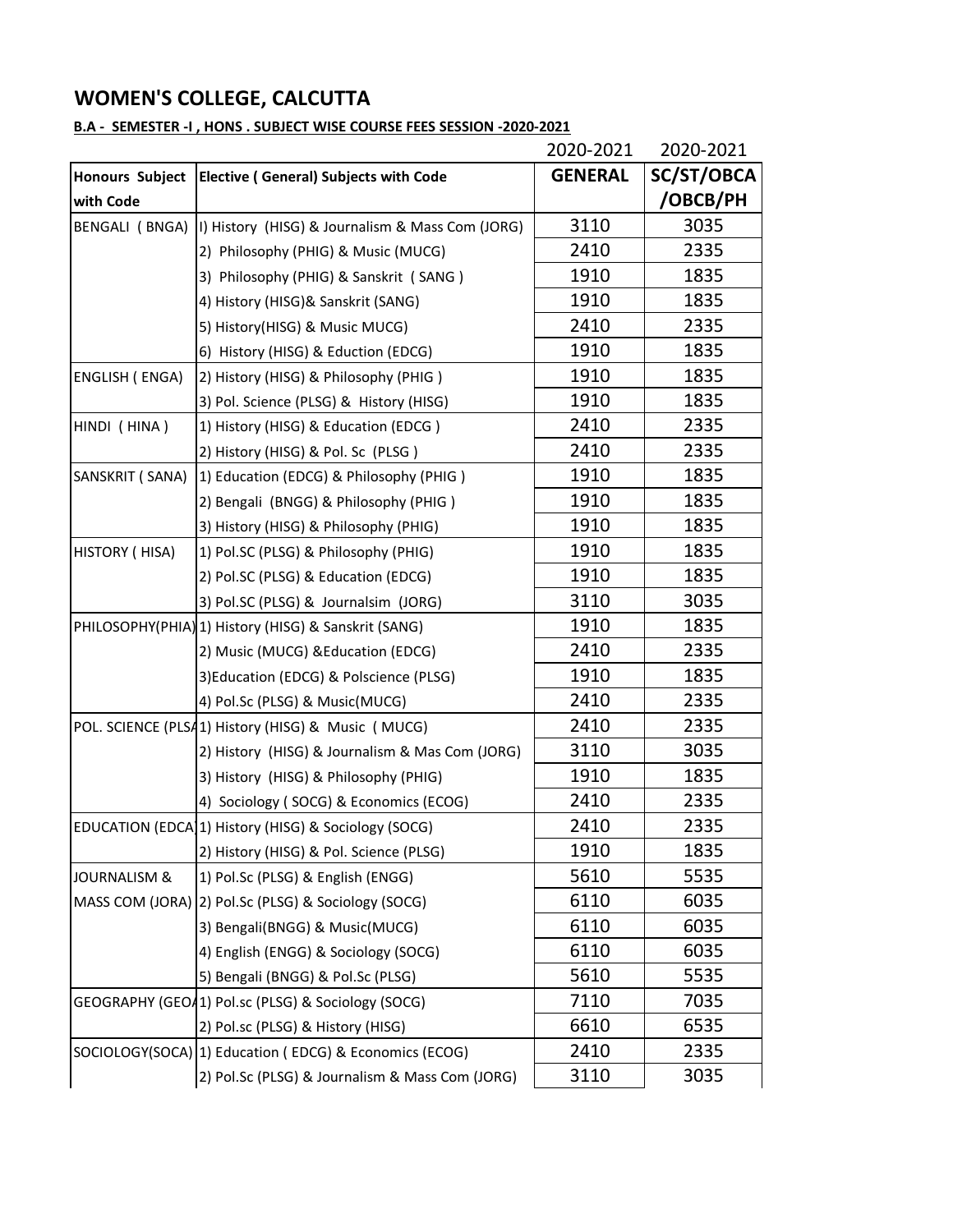| 3) Economics (ECOG) & Journalism & Mass Com (JOR       |      | 3035 |
|--------------------------------------------------------|------|------|
| 4) Education(EDCG) & Pol.Sc (PLSG).                    | 2410 | 2335 |
| PSYCHOLOGY (PSY41) Sociology (SOCG) & Education (EDCG) | 5110 | 5035 |
|                                                        |      |      |

 **Communicative English , Bengali/ Hindi, Ennviornmental Studies AECC-**

( Ability Enhancement Compulsory Course )

## **WOMEN'S COLLEGE, CALCUTTA**

#### **B.SC - SEMESTER -I HONS . SUBJECT WISE COURSE FEES - SESSION -2020-2021**

|                                                     | <b>SCIENCE HONOURS</b>                                 | 2020-2021      | 2020-2021  |
|-----------------------------------------------------|--------------------------------------------------------|----------------|------------|
| Honours Subject                                     | Elective (General) Subjects with Code                  | <b>GENERAL</b> | SC/ST/OBCA |
| with Code                                           |                                                        |                | /OBCB/PH   |
| GEOGRAPHY (GEO/1) Economics (ECOG) & Pol. Sc (PLSG) |                                                        | 6550           | 6475       |
|                                                     | 2) Economics (ECOG) & History (HISG)                   | 6550           | 6475       |
|                                                     |                                                        |                |            |
|                                                     | PSYCHOLOGY (PSY41) Education (EDCG) & Economics (ECOG) | 4550           | 4475       |
|                                                     | 2) Eduction (EDCG) & Food & Nutrition (FNTG)           | 5050           | 4975       |
|                                                     |                                                        |                |            |
|                                                     | FOOD & NUTRITION1) Chemistry (CEMG) & Education (EDCG) | 6750           | 6675       |
| (FNTA)                                              |                                                        |                |            |
|                                                     |                                                        |                |            |

 **Communicative English , Bengali/ Hindi, Ennviornmental Studies AECC-**

( Ability Enhancement Compulsory Course )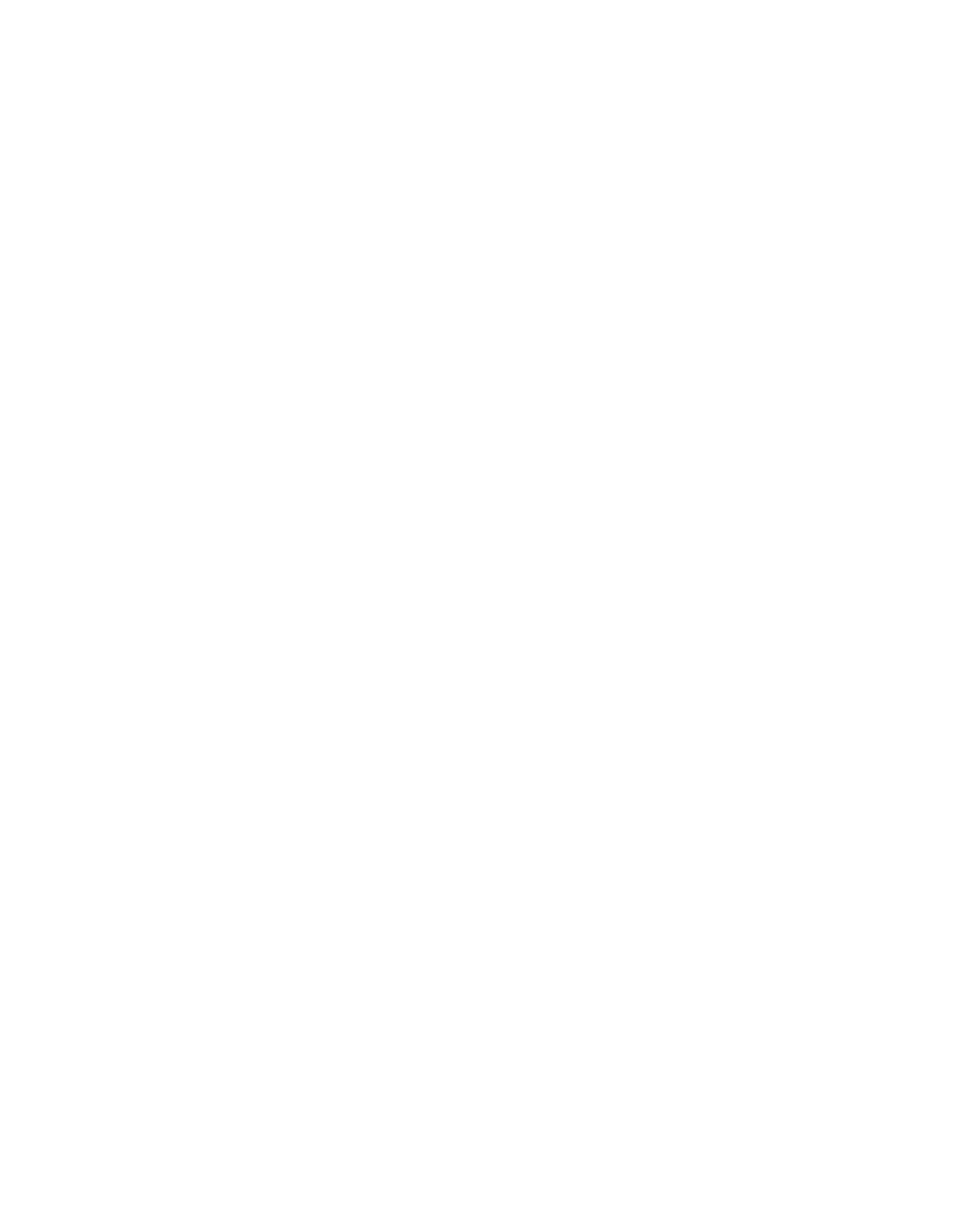$\mathsf{l}$